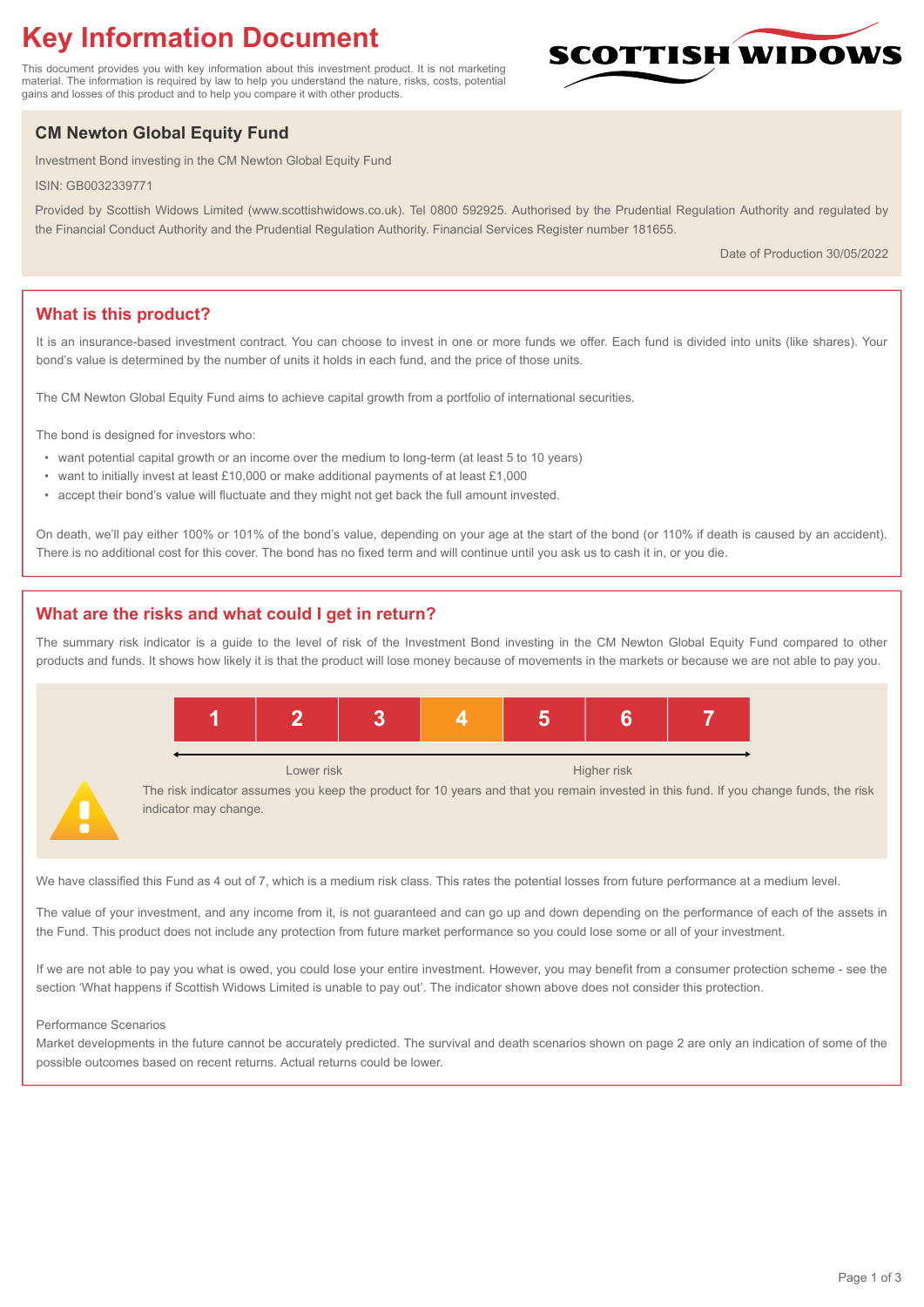

#### **What are the risks and what could I get in return? (continued)**

This table shows the money you could get back over the next 10 years, under different scenarios, assuming that you invest £10,000. The figures below assume no withdrawals are taken and do not allow for any Large Fund Bonus which may apply. The scenarios shown illustrate how your investment could perform. You can compare them with the scenarios of other products. The scenarios presented are an estimate of future performance based on evidence from the past on how the value of this investment varies, and are not an exact indicator. What you get will vary depending on how the market performs and how long you keep the investment. The stress scenario shows what you might get back in extreme market circumstances, and it does not take into account the situation where we are not able to pay you. The death scenario assumes investments perform in line with the moderate scenario.

The figures shown include all the costs of the product itself, but may not include all the costs that you pay to your adviser. The figures do not take into account your personal tax situation, which may also affect how much you get back. Before deciding to invest, you should read the Additional Information Document for more information on the risks and what you might get back. See page 2 for information on how the performance scenarios are calculated.

| <b>Investment £10,000</b> |                                                    |           |            |                                             |  |  |
|---------------------------|----------------------------------------------------|-----------|------------|---------------------------------------------|--|--|
|                           | 1 year                                             |           | 5 years    | 10 years<br>(Recommended<br>holding period) |  |  |
| <b>Survival Scenarios</b> |                                                    |           |            |                                             |  |  |
| <b>Stress scenario</b>    | £3,040<br>What you might get back after costs      |           | £4.732     | £3,318                                      |  |  |
|                           | $-69.60\%$<br>Average return each year             |           | $-13.90\%$ | $-10.45%$                                   |  |  |
| Unfavourable scenario     | What you might get back after costs<br>£8,665      |           | £8,503     | £9,359                                      |  |  |
|                           | Average return each year                           | $-13.35%$ | $-3.19%$   | $-0.66%$                                    |  |  |
| Moderate scenario         | What you might get back after costs                | £10,516   | £13,103    | £17,249                                     |  |  |
|                           | Average return each year                           | 5.16%     | 5.55%      | 5.60%                                       |  |  |
| Favourable scenario       | What you might get back after costs                | £12,747   | £20,168    | £31,751                                     |  |  |
| Average return each year  |                                                    | 27 47%    | 15.06%     | 12.25%                                      |  |  |
| <b>Death scenarios</b>    |                                                    |           |            |                                             |  |  |
| Insured event             | What your beneficiaries might get back after costs | £10,622   | £13,234    | £17,422                                     |  |  |

#### **What happens if Scottish Widows is unable to pay out?**

Your Plan is fully covered by the Financial Services Compensation Scheme. More information about compensation arrangements is available from the Financial Services Compensation Scheme, who can be contacted on 0800 678 1100 or 0207 741 4100 or via their website at www.fscs.org.uk

#### **What are the costs?**

The Reduction in Yield (RIY) shows what impact the total costs you pay will have on the investment return you might get. The total costs take into account one-off, ongoing and incidental costs. The amounts shown here are the cumulative costs of the product itself, for three different holding periods. The monetary figures shown assume you invest £10,000 and investments perform in line with the moderate scenario. The figures are estimates and may change in the future. The person selling you or advising you about this product may charge you other costs. If so, this person will provide you with information about these costs, and show you the impact that all costs will have on your investment over time.

| <b>Investment £10,000</b>       |                             |                              |                            |  |  |  |
|---------------------------------|-----------------------------|------------------------------|----------------------------|--|--|--|
| <b>Scenarios</b>                | If you cash in after 1 year | If you cash in after 5 years | If you cash in at 10 years |  |  |  |
| Total costs                     | £203                        | £881                         | £1,898                     |  |  |  |
| Impact on return (RIY) per year | 1.99%                       | 1.56%                        | 1.51%                      |  |  |  |